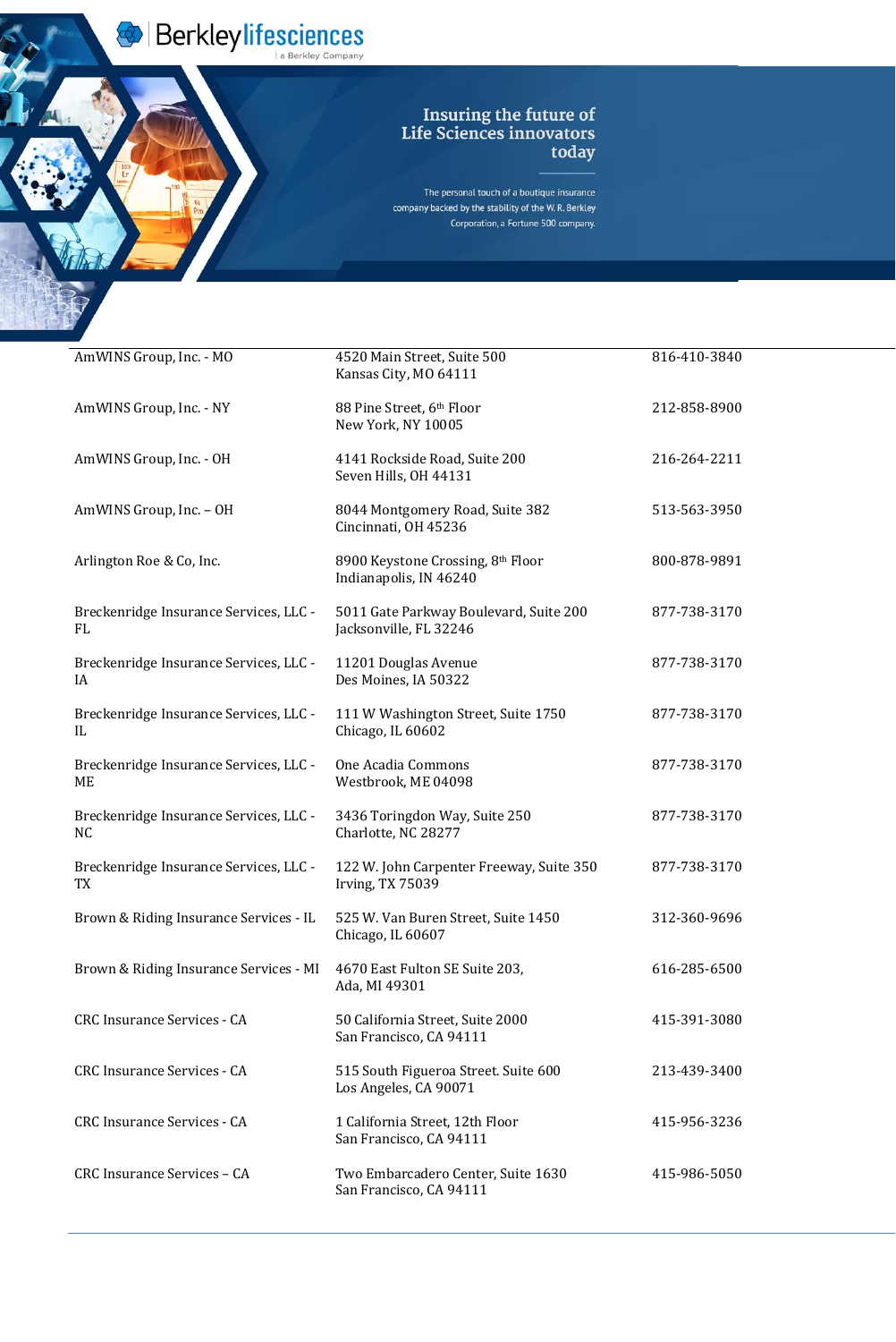Berkleylifesciences

## Insuring the future of<br>Life Sciences innovators<br>today

The personal touch of a boutique insurance company backed by the stability of the W.R. Berkley Corporation, a Fortune 500 company.

| CRC Insurance Services - CO                           | 6200 South Syracuse Way, Suite 100<br>Greenwood Village, CO 80111 | 303-386-8020 |
|-------------------------------------------------------|-------------------------------------------------------------------|--------------|
| <b>CRC Insurance Services - GA</b>                    | 3350 Riverwood Parkway, SE Suite 1100<br>Atlanta, GA 30339        | 818-598-6430 |
| <b>CRC Insurance Services - IL</b>                    | 1 North Franklin Street, Suite 1400<br>Chicago, IL 60606          | 312-621-1770 |
| <b>CRC Insurance Services - MN</b>                    | 920 2nd Avenue S, Suite 600<br>Minneapolis, MN 55402              | 612-333-0361 |
| <b>CRC Insurance Services - NY</b>                    | 1325 Avenue of the Americas<br>New York, NY 10019                 | 212-732-1360 |
| CRC Insurance Services - UT                           | 6510 South Millrock Drive, Suite 435<br>Salt Lake City, UT 84121  | 801-733-9040 |
| <b>CRC Insurance Services - WA</b>                    | 800 5th Avenue, Suite 1600<br>Seattle, WA 98104                   | 206-448-9400 |
| Hull & Co, Inc.                                       | 8400 E Prentice Avenue, Suite 535<br>Greenwood Village, CO 80111  | 303-217-4855 |
| Peachtree Specialty Risk LLC                          | 201 Broad Street, Suite 420<br>Stamford, CT 06901                 | 914-325-1845 |
| Professional Risk Solutions, Inc.                     | 37 Walker Avenue, Suite 200<br>Baltimore, MD 21208                | 410-486-2400 |
| The Quaker Insurance Agency of<br>Massachusetts, Inc. | 120 Front Street, Suite 510<br>Worcester, MA 01608                | 508.755.6210 |
| Risk Placement Services, Inc.                         | 13200 Metcalf, Suite 120<br>Overland Park, KS 66213               | 913-905-8668 |
| <b>RSG Specialty LLC</b>                              | 44 Montgomery Street, Suite 3000<br>San Francisco, CA 94104       | 415.398.7475 |
| <b>RSG Specialty LLC</b>                              | 330 W Newberry Road<br>Bloomfield, CT 06002                       | 860.906.0100 |
| <b>RSG Specialty LLC</b>                              | 1 Farm Glen Boulevard<br>Farmington, CT 06032                     | 860.561.3600 |
| <b>RSG Specialty LLC</b>                              | 1100 Walnut Suite, 3200<br>Kansas City, MO 64106                  | 816-842-8222 |
| <b>RSG Specialty LLC</b>                              | 1345 Avenue of the Americas<br>New York, NY 10105                 | 212.437.1400 |